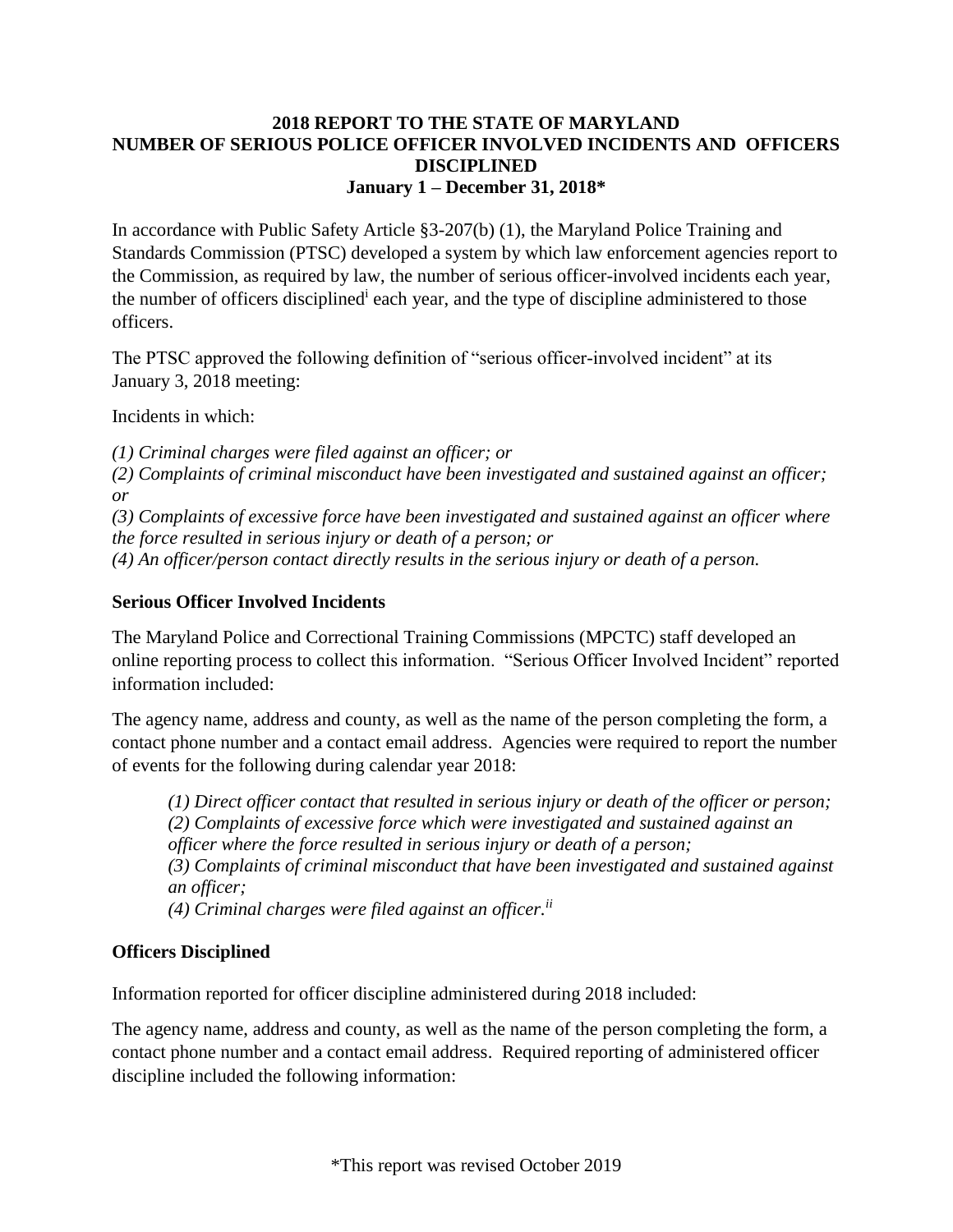*(1) Written Reprimand (2) Loss of Leave (3) Loss of Pay (4) Suspension Without Pay from Duty (5) Demotion (6) Dismissal from Employment (7) Monetary Fine (8) Other Type of Discipline* 

The Commission's definition for "Serious Officer Involved Incident", as explained above, and reporting requirements for both serious officer involved incidents and administered officer discipline were shared with all Maryland Law Enforcement Agencies in a letter sent to each agency head in 2017.

# **2018 Law Enforcement Agency Reporting**

This report has been modified from the report submitted in April 2019. As the result of external inquiries following the publishing of the April 2019 report, non-compliant agencies contacted the Commission's staff and submitted reports or notified the staff of changes in their agencies which rendered their police agencies inactive. As of October 2019. 139 agencies were required to submit information about (1) Serious Officer-Involved Incidents and (2) Officer Discipline Administered.

As of October 2019, 119 of 139 agencies have submitted reports pertaining to Serious Officer-Involved Incidents. The cumulative data for Serious Officer-Involved Incidents for calendar year 2018 is in Table 1 below.

Table 1

| <b>2018 Serious Officer-Involved Incidents</b>                                            |    |
|-------------------------------------------------------------------------------------------|----|
| Direct officer contact that resulted in serious injury or death of the officer or person. | 26 |
| Complaints of excessive force which were investigated and sustained against an            |    |
| officer where the force resulted in serious injury or death of a person.                  |    |
| Complaints of criminal misconduct that have been investigated and sustained against       |    |
| an officer.                                                                               | 48 |
| Criminal charges were filed against an officer. <sup>iii</sup>                            |    |

As of October 2019, 115 of 139 agencies have submitted reports pertaining to Officer Discipline administered. The cumulative data for Officer Discipline Administered for calendar year 2018 is in Table 2 below: